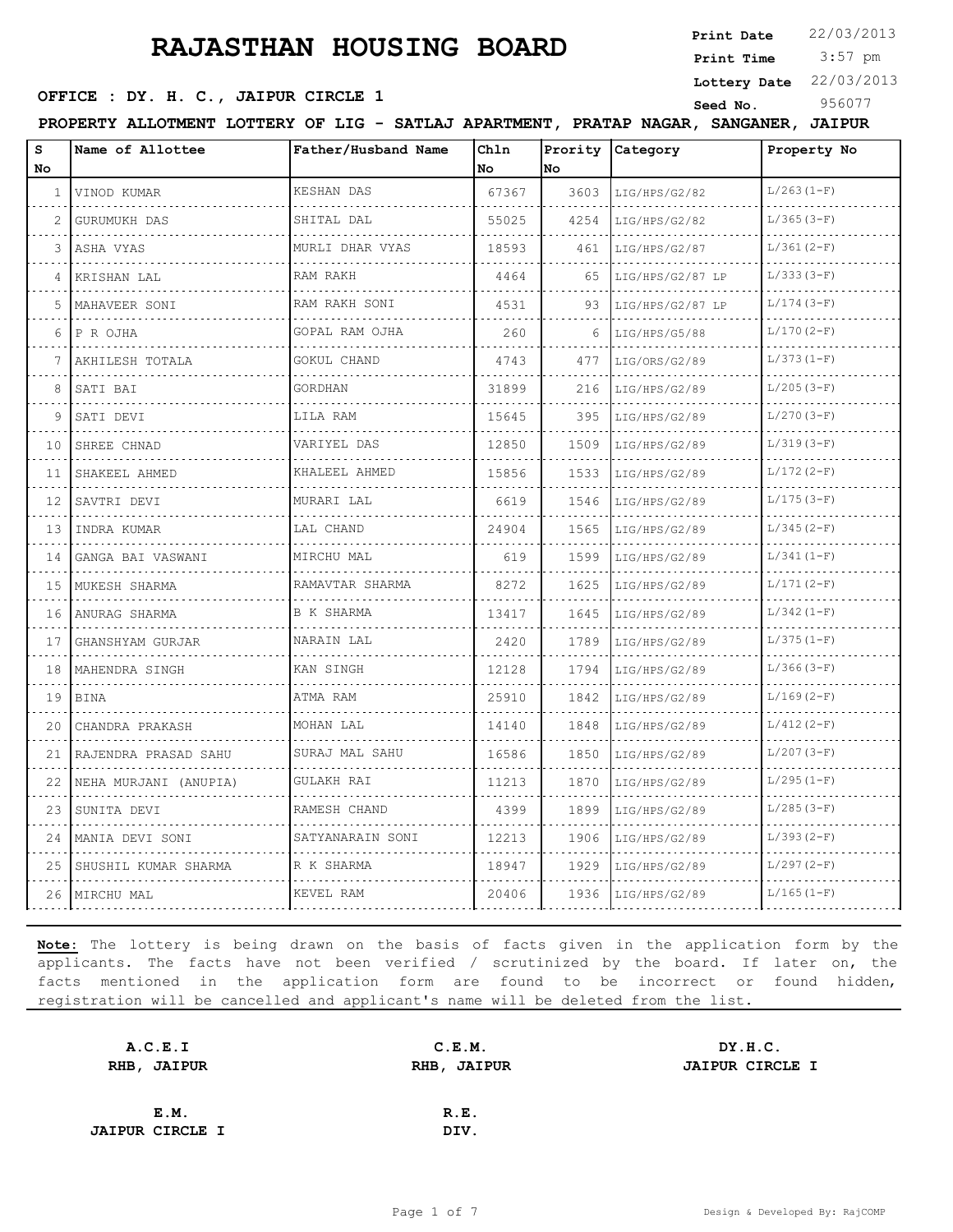**Print Date**  $22/03/2013$ 

 3:57 pm **Print Time**

**Lottery Date** 22/03/2013

#### **OFFICE : DY. H. C., JAIPUR CIRCLE 1** Seed No. 956077

**PROPERTY ALLOTMENT LOTTERY OF LIG - SATLAJ APARTMENT, PRATAP NAGAR, SANGANER, JAIPUR**

| S<br>No. | Name of Allottee     | Father/Husband Name   | Chln<br>No | Prority<br>No. | Category      | Property No  |
|----------|----------------------|-----------------------|------------|----------------|---------------|--------------|
| 27       | CHANDRA PRAKASH      | DHAN RAJ              | 10138      | 1940           | LIG/HPS/G2/89 | $L/177$ (GF) |
| 28       | KISHAN CHAND BAGANI  | VASU MAL              | 21441      | 1943           | LIG/HPS/G2/89 | $L/343(1-F)$ |
| 29       | .<br>POONAM VASVANI  | INDRA KUMAR           | 2754       | 1949           | LIG/HPS/G2/89 | $L/303(3-F)$ |
| 30       | <b>BHAG CHAND</b>    | RAMCHANDRA<br>.       | 8985       | 1974           | LIG/HPS/G2/89 | $L/325(1-F)$ |
| 31       | KHEM CHAND           | POKAR DAS             | 20065      | 1995           | LIG/HPS/G2/89 | $L/192(3-F)$ |
| 32       | BALRAM SHARMA        | SITA RAM SHARMA       | 11366      | 2028           | LIG/HPS/G2/89 | $L/359(1-F)$ |
| 33       | CHANDRA DEVI         | MAKHAN LAL            | 10058      | 2032           | LIG/HPS/G2/89 | $L/206(3-F)$ |
| 34       | RAM KISHOR GUPTA     | RADHE SHYAM GUPTA     | 18836      | 2044           | LIG/HPS/G2/89 | $L/416(3-F)$ |
| 35       | RADH KISHAN          | NATHU MAL             | 22273      | 2077           | LIG/HPS/G2/89 | $L/190(3-F)$ |
| 36       | PREM CHAND JAIN      | RAJU MAL JAIN         | 3858       | 2115           | LIG/HPS/G2/89 | $L/301(3-F)$ |
| 37       | KRIPA SHANKAR SHARMA | RAMESH CHANDRA SHARMA | 4150       | 2117           | LIG/HPS/G2/89 | $L/362(2-F)$ |
| 38       | SANJAY VERMA         | HEERA LAL VERMA<br>.  | 25937      | 2127           | LIG/HPS/G2/89 | $L/411(2-F)$ |
| 39       | NAWAL KISHOR RAWAT   | RAMESHWAR PRASAD      | 12189      | 2155           | LIG/HPS/G2/89 | $L/398(3-F)$ |
| 40       | SAYIDA               | ABDUL RASHEED         | 24582      | 2162           | LIG/HPS/G2/89 | $L/328(1-F)$ |
| 41       | MOHAN KUMAR          | <b>GULAB RAI</b>      | 18442      | 2183           | LIG/HPS/G2/89 | $L/183(1-F)$ |
| 42       | GEETA DEVI           | PARIANA MAL           | 6736       | 2184           | LIG/HPS/G2/89 | $L/282(2-F)$ |
| 43       | DILIP KUMAR SHARMA   | KUNDAN LAL            | 21423      | 2191           | LIG/HPS/G2/89 | $L/179$ (GF) |
| 44       | RAMAVTAR             | JHABAR RAM YADAV      | 14172      | 2227           | LIG/HPS/G2/89 | $L/178$ (GF) |
| 45       | KAMLESH GUPTA        | REWAR MAL             | 22400      | 2229           | LIG/HPS/G2/89 | $L/329(2-F)$ |
| 46       | PUSHAPA DEVI SHARMA  | UPENDRA KUMAR SHARMA  | 22341      | 2232           | LIG/HPS/G2/89 | $L/414(3-F)$ |
| 47       | LAXMAN DAS           | REEJHU MAL            | 20686      | 2241           | LIG/HPS/G2/89 | $L/189(3-F)$ |
| 48       | RAM BABU SONI        | BHAGWAN SAHAI SONI    | 12188      | 2254           | LIG/HPS/G2/89 | $L/314(2-F)$ |
| 49       | MOHAN LAL JAIMANI    | BHAGWAN DAS JAIMANI   | 16546      | 2259           | LIG/HPS/G2/89 | $L/383(3-F)$ |
| 50       | ABDUL RAZAO          | ABDUL RASHEED         | 20625      | 2283           | LIG/HPS/G2/89 | $L/186(2-F)$ |
| 51       | DAULAT RAM           | BHAGWAN DAS           | 6631       | 2284           | LIG/HPS/G2/89 | $L/164$ (GF) |
| 52       | GAGAN DAS            | VASU DEV              | 7936       | 2376           | LIG/HPS/G2/89 | $L/312(1-F)$ |

| A.C.E.I                | C.E.M.      | DY.H.C.                |
|------------------------|-------------|------------------------|
| RHB, JAIPUR            | RHB, JAIPUR | <b>JAIPUR CIRCLE I</b> |
|                        |             |                        |
| E.M.                   | R.E.        |                        |
| <b>JAIPUR CIRCLE I</b> | DIV.        |                        |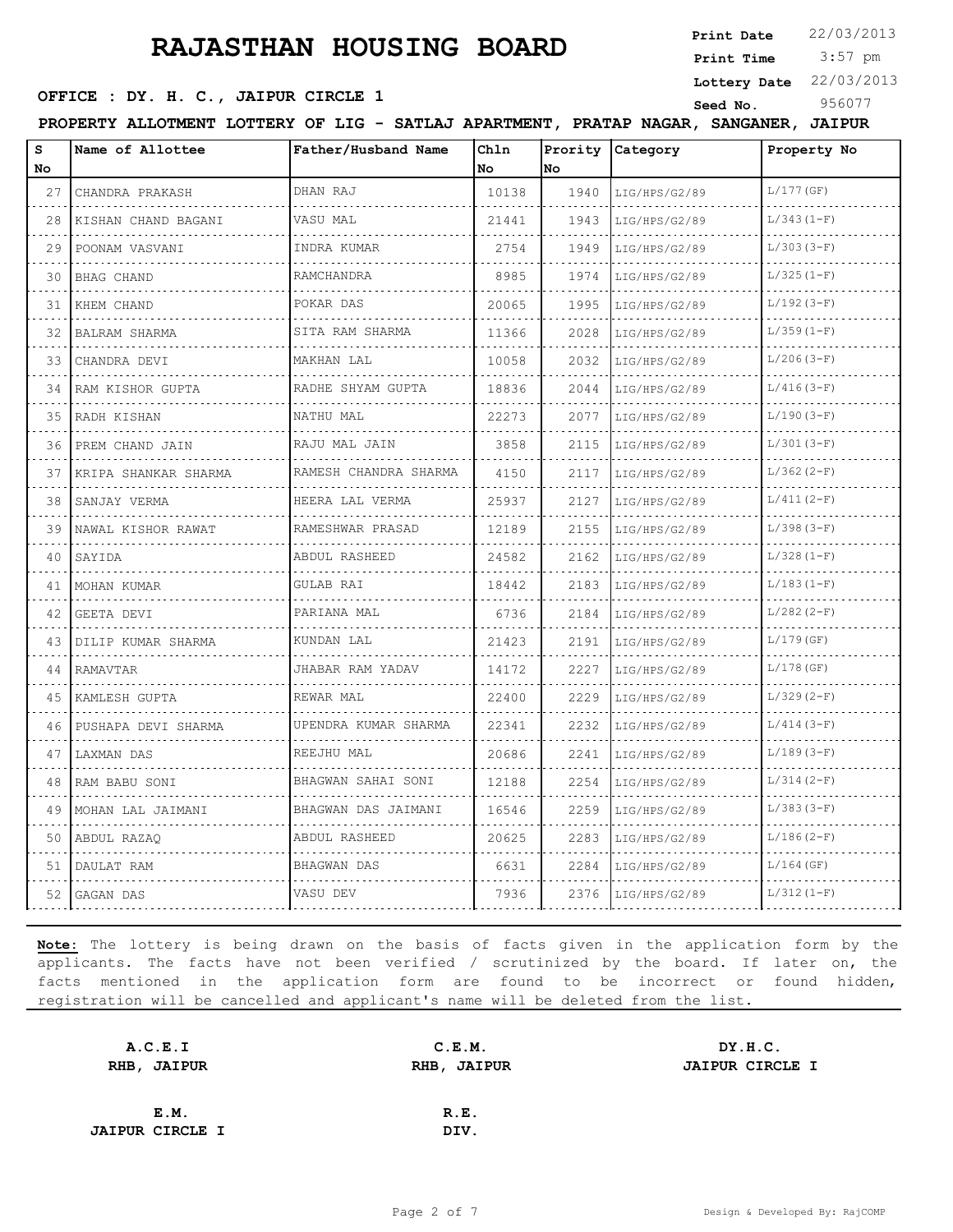**Print Date**  $22/03/2013$ 

 3:57 pm **Print Time**

**OFFICE : DY. H. C., JAIPUR CIRCLE 1** Seed No. 956077

**Lottery Date** 22/03/2013

**PROPERTY ALLOTMENT LOTTERY OF LIG - SATLAJ APARTMENT, PRATAP NAGAR, SANGANER, JAIPUR**

| S<br>No | Name of Allottee       | Father/Husband Name      | Chln<br>No | Prority<br>lno. | Category           | Property No  |
|---------|------------------------|--------------------------|------------|-----------------|--------------------|--------------|
| 53      | MOHAMMED GULFAY        | AHEMMED SAID             | 14730      | 2401            | LIG/HPS/G2/89      | $L/399(3-F)$ |
| 54      | .<br>SAVITRI SHARMA    | .<br>RADHESHYAM SHARMA   | 6292       | 2406            | .<br>LIG/HPS/G2/89 | $L/394(2-F)$ |
| 55      | GAJANAND               | KANHYA LAL SHARMA        | 17257      | 2410            | LIG/HPS/G2/89      | $L/298(2-F)$ |
| 56      | KESHAW KUMAR           | SUGNOMAL                 | 14400      | 2452            | LIG/HPS/G2/89      | $L/162$ (GF) |
| 57      | GHANSHYAM SINGH        | SARDAR HARPAL SINGH      | 2954       | 2458            | LIG/HPS/G2/89      | $L/188(2-F)$ |
| 58      | ASHOK KUMAR            | SOHAN LAL                | 12477      | 2477            | LIG/HPS/G2/89      | $L/198(1-F)$ |
| 59      | SAVATRI DEVI GUPTA     | PRABHU DAYAL GUPTA       | 11099      | 3007            | LIG/HPS/G2/89      | $L/384(3-F)$ |
| 60      | NADIM KHAN             | CHAND KHAN               | 12279      | 3025            | LIG/HPS/G2/89      | $L/180$ (GF) |
| 61      | DAYAVANTI              | CHULA RAM                | 18497      | 3349            | LIG/HPS/G2/89      | $L/377(2-F)$ |
| 62      | KAMALA DEVI<br>.       | <b>BHAGWAN DAS</b>       | 9175       | 3669            | LIG/HPS/G2/89      | $L/344(1-F)$ |
| 63      | RAMESH CHAND KAUSHIK   | BAMU RAM KAUSHIK         | 1711       | 3736            | LIG/HPS/G2/89      | $L/320(3-F)$ |
| 64      | PADAM SINGH SHEKAWAT   | POORAN SINGH SHEKHAWAT   | 24470      | 4058            | LIG/HPS/G2/89      | $L/208(3-F)$ |
| 65      | LAL CHAND KUMAWAT<br>. | CHUTTAN LAL KUMAWAT<br>. | 17878      | 4378            | LIG/HPS/G2/89      | $L/334(3-F)$ |
| 66      | SUSHILA SHARMA         | SITA RAM SHARMA          | 15801      | 4580            | LIG/HPS/G2/89      | $L/330(2-F)$ |
| 67      | SAVITA YADAV           | S S YADAV                | 26586      | 4687            | LIG/HPS/G2/89      | $L/281(2-F)$ |
| 68      | LADU RAM               | CHANDA RAM               | 33041      | 254             | LIG/HPS/G4/89      | $L/262(1-F)$ |
| 69      | RAMJI LAL BERWA        | SONI RAM                 | 28368      | 331             | LIG/HPS/G4/89      | $L/166(1-F)$ |
| 70      | NATHU RAM KOLI         | BHOMA RAM KOLI           | 22122      | 563             | LIG/HPS/G4/89      | $L/396(2-F)$ |
| 71      | DEVENDRA PAL VERMA     | GURUPAL VERMA            | 3625       | 647             | LIG/HPS/G4/89      | $L/168(1-F)$ |
| 72      | PRABHU NARAIN PANWAR   | RAM DEV PANWAR           | 28074      | 668             | LIG/HPS/G4/89      | $L/346(2-F)$ |
| 73      | KAILASH CHADN          | DHANNA LAL               | 27713      | 696             | LIG/HPS/G4/89      | $L/202(2-F)$ |
| 74      | TULSI RAM DAIMA        | LADU RAM DAIMA           | 27738      | 783             | LIG/HPS/G4/89      | $L/311(1-F)$ |
| 75      | SUNITA POWAL           | RAM LAL POWAL            | 28352      | 815             | LIG/HPS/G4/89      | $L/304(3-F)$ |
| 76      | FATAI LAL KALOTIA      | TADU RAM                 | 13553      | 846             | LIG/HPS/G4/89      | $L/278(1-F)$ |
| 77      | SURAJ MAL DABARIA      | DHANNA LAL DABARIA       | 29926      | 986             | LIG/HPS/G4/89      | $L/288(3-F)$ |
| 78      | MANGI LAL              | HAJARI LAL               | 15245      | 1001            | LIG/HPS/G4/89      | $L/347(2-F)$ |

| A.C.E.I                |      | C.E.M.      | DY.H.C.                |
|------------------------|------|-------------|------------------------|
| RHB, JAIPUR            |      | RHB, JAIPUR | <b>JAIPUR CIRCLE I</b> |
|                        |      |             |                        |
|                        | E.M. | R.E.        |                        |
| <b>JAIPUR CIRCLE I</b> |      | DIV.        |                        |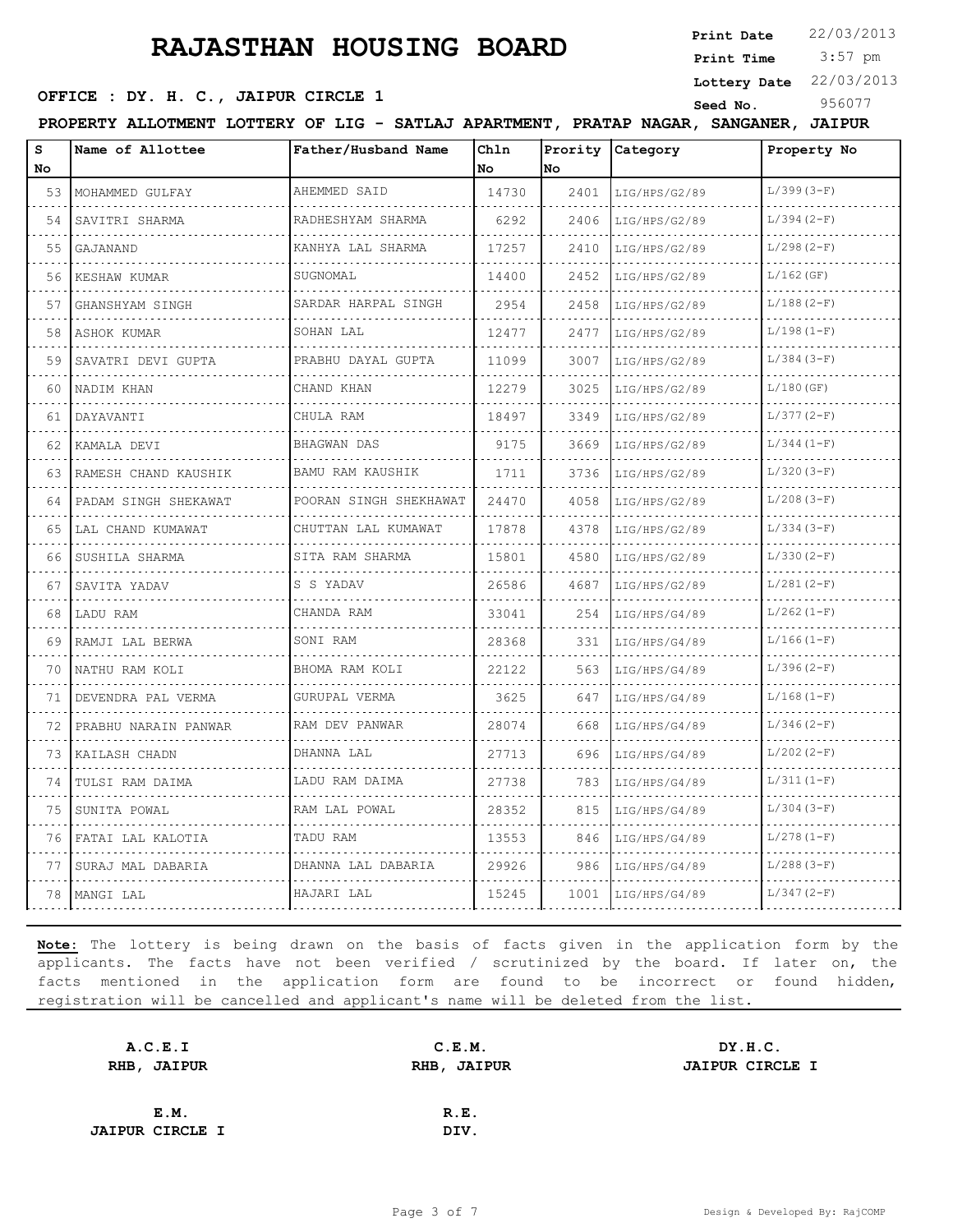3:57 pm **Print Date**  $22/03/2013$ **Print Time**

**OFFICE : DY. H. C., JAIPUR CIRCLE 1** Seed No. 956077

**Lottery Date** 22/03/2013

**PROPERTY ALLOTMENT LOTTERY OF LIG - SATLAJ APARTMENT, PRATAP NAGAR, SANGANER, JAIPUR**

| s<br>No | Name of Allottee         | Father/Husband Name   | Chln<br><b>No</b> | Prority<br>lno | <b>Category</b>   | Property No  |
|---------|--------------------------|-----------------------|-------------------|----------------|-------------------|--------------|
| 79      | GHANSHYAM DAS KESHWANI   | VASU DEV              | 24408             | 24             | LIG/HPS/G2/89 AM) | $L/265(2-F)$ |
| 80      | <b>BANO</b>              | RAMJAN                | 24274             | 28             | LIG/HPS/G2/89 AM) | $L/336(3-F)$ |
| 81      | BHAGWANTI                | DAYAL SINGH           | 5220              | 29             | LIG/HPS/G2/89 AM  | $L/360(1-F)$ |
| 82      | KANHYA LAL               | DALA RAM              | 25412             | 44             | LIG/HPS/G2/89 AM  | $L/163$ (GF) |
| 83      | LOKESH KUMAR             | TEAW MAL              | 25480             | 52             | LIG/HPS/G2/89 AM) | $L/264(1-F)$ |
| 84      | KAFIYA                   | SHAOUR                | 24193             | 58             | LIG/HPS/G2/89 AM  | $L/287(3-F)$ |
| 85      | VASU DEV KARMVANI        | NARAIN DAS            | 2396              | 58             | LIG/HPS/G2/89 AM) | $L/315(2-F)$ |
| 86      | MOHAR SINGH PANWAR       | .<br>RAM SINGH PANWAR | 5344              | 63             | LIG/HPS/G2/89 AM) | $L/300(2-F)$ |
| 87      | VANDNA SHARMA            | DEEPAK SHARMA         | 12844             | 73             | LIG/HPS/G2/89 AM) | $L/358(1-F)$ |
| 88      | MAHADEV                  | KHAN CHAND            | 15695             | 74             | LIG/HPS/G2/89 AM) | $L/413(3-F)$ |
| 89      | RAMESH KUMAR SONI        | .<br>PARAS RAM SONI   | 7027              | 88             | LIG/HPS/G2/89 AM) | $L/310(1-F)$ |
| 90      | GURUMUKH DAS             | SHITAL DAS            | 11996             | 91             | LIG/HPS/G2/89 AM) | $L/376(1-F)$ |
| 91      | LAXMAN DAS               | MOTI RAM              | 11017             | 99             | LIG/HPS/G2/89 AM) | $L/296(1-F)$ |
| 92      | MOHAMMED ASHGAR          | SHAFEE MOHAMMED       | 21468             | 104            | LIG/HPS/G2/89 AM) | $L/367(3-F)$ |
| 93      | PARWATI DEVI             | KANHYA LAL            | 1800              | 115            | LIG/HPS/G2/89 AM  | $L/261(1-F)$ |
| 94      | MAKSUD AHMED             | KALLU QURESHEE        | 15674             | 116            | LIG/HPS/G2/89 AM) | $L/182(1-F)$ |
| 95      | JITENDRA SANGTANI        | BHOJ RAJ SANGTANI     | 11846             | 118            | LIG/HPS/G2/89 AM) | $L/199(1-F)$ |
| 96      | PUSHPA BHATIA            | CHANDRA PRAKASH       | 9470              | 123            | LIG/HPS/G2/89 AM) | $L/382(3-F)$ |
| 97      | SABBIR ALI               | NAWAB ALI             | 18701             | 124            | LIG/HPS/G2/89 AM) | $L/409(2-F)$ |
| 98      | PRAHALAD RAI CHANCHALANI | LILA RAM              | 14434             | 142            | LIG/HPS/G2/89 AM) | $L/184(1-F)$ |
| 99      | SHIMBHU DAYAL KUMAWAT    | <b>GORDHAN LAL</b>    | 17283             | 143            | LIG/HPS/G2/89 AM) | $L/378(2-F)$ |
| 100     | HARI RAM                 | KISHAN CHAND          | 6662              | 149            | LIG/HPS/G2/89 AM) | $L/286(3-F)$ |
| 101     | MURLIDHAR                | ASAN DAS              | 11498             | 150            | LIG/HPS/G2/89 AM) | $L/405(1-F)$ |
| 102     | DAYALI DEVI              | TARA CHAND            | 11018             | 158            | LIG/HPS/G2/89 AM) | $L/185(2-F)$ |
| 103     | IRAJ KUMAR AGARWAL       | SURAJ MAL AGARWAL     | 22350             | 166            | LIG/HPS/G2/89 AM) | $L/400(3-F)$ |
| 104     | GOKUL CHAND              | LILA RAM              | 23043             | 189            | LIG/HPS/G2/89 AM) | $L/268(2-F)$ |

| A.C.E.I                | C.E.M.      | DY.H.C.                |
|------------------------|-------------|------------------------|
| RHB, JAIPUR            | RHB, JAIPUR | <b>JAIPUR CIRCLE I</b> |
|                        |             |                        |
| E.M.                   | R.E.        |                        |
| <b>JAIPUR CIRCLE I</b> | DIV.        |                        |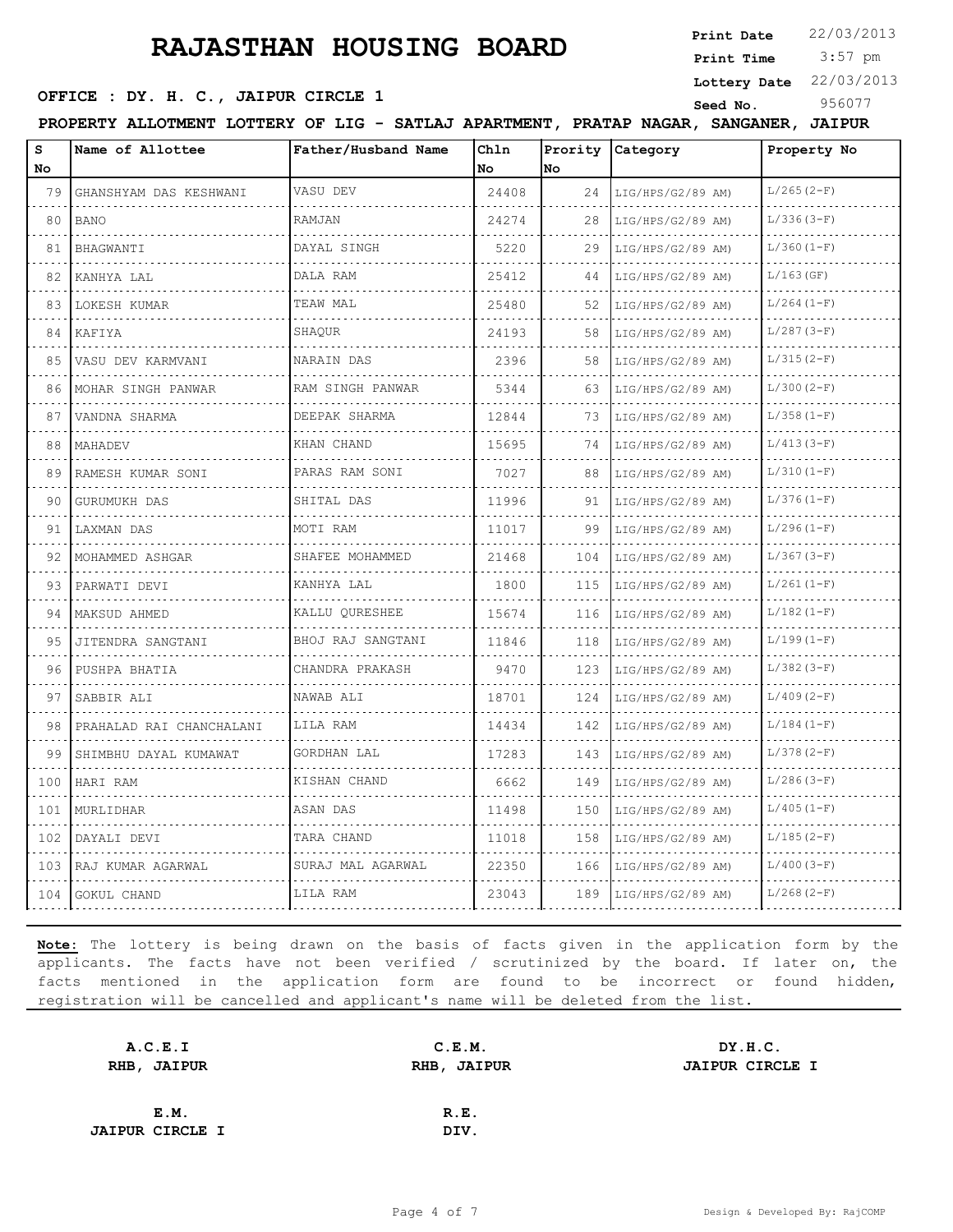**Print Date**  $22/03/2013$ 

 3:57 pm **Print Time Lottery Date** 22/03/2013

#### **OFFICE : DY. H. C., JAIPUR CIRCLE 1** Seed No. 956077

**PROPERTY ALLOTMENT LOTTERY OF LIG - SATLAJ APARTMENT, PRATAP NAGAR, SANGANER, JAIPUR**

| s<br>No                            | Name of Allottee         | Father/Husband Name   | Ch1n<br>No | No           | Prority Category  | Property No   |
|------------------------------------|--------------------------|-----------------------|------------|--------------|-------------------|---------------|
| 105                                | IQRAM                    | MUNA KHAN             | 16798      | 194          | LIG/HPS/G2/89 AM) | $L/284 (2-F)$ |
| 106                                | VIKRAM JEET SINGH        | VADHU MAL             | 7361       | 207          | LIG/HPS/G2/89 AM) | $L/279(1-F)$  |
| 107                                | ANITA SHARMA             | SURESH KUMAR SHARMA   | 20121      | 226          | LIG/HPS/G2/89 AM) | $L/269(3-F)$  |
| 108                                | RAJESH KUMAR SAINI       | .<br>CHAUTH MAL       | 997        | 228          | LIG/HPS/G2/89 AM) | $L/390(1-F)$  |
| 109                                | ABDUL AHEMAD             | ABDUL AZEEJ           | 11764      | 239          | LIG/HPS/G2/89 AM) | $L/313(2-F)$  |
| 110                                | PUSHPA DEVI GIRDHANI     | SUNDRA DAS            | 26005      | 288          | LIG/HPS/G2/89 AM) | $L/204(2-F)$  |
| 111                                | MADHU LAL DEVAT LAL      | SUWA LAL DEWAT LAL    | 45917      | 1            | LIG/HPS/G2/90 LP  | $L/176(3-F)$  |
| 112                                | RAM BABU SHARMA          | NANGRAM SHARMA        | 47855      | 2            | LIG/HPS/G2/90 LP  | $L/271(3-F)$  |
| 113                                | RAJ KUMAR MINAKAR        | DEEN DAYAL            | 47805      | 3.           | LIG/HPS/G2/90 LP  | $L/280(1-F)$  |
| 114                                | KOSHALYA DEVI            | CHANDRA PRAKAS        | 45918      |              | LIG/HPS/G2/90 LP  | $L/363(2-F)$  |
| 115                                | INDRA SHARMA             | OM PRAKASH SHARMA     | 50061      | .5.          | LIG/HPS/G2/90 LP  | $L/350(3-F)$  |
| 116                                | LAXMI NARAIN RAJ SONI    | BENI RAM SONI         | 47871      | 6            | LIG/HPS/G2/90 LP  | $L/299(2-F)$  |
| 117                                | RAJENDRA KUMAR SONI      | HUKMI CHAND SONI<br>. | 50026      | 7            | LIG/HPS/G2/90 LP  | $L/392(1-F)$  |
| 118                                | PANNA LAL SONI           | DEVI DATT SONI        | 50023      | 8            | LIG/HPS/G2/90 LP  | $L/410(2-F)$  |
| 119                                | SUBHASH KUMAR CHATURVEDI | MALI RAM CHATURVEDI   | 49376      | 9            | LIG/HPS/G2/90 LP  | $L/332(2-F)$  |
| 120                                | GOPAL KANT MINAKAR       | DEEN DAYAL            | 47804      | 10           | LIG/HPS/G2/90 LP  | $L/201(2-F)$  |
| 121                                | SATYA KAM BHARDWAJ       | HANUMAN DAS           | 48272      | 148          | LIG/HPS/G2/90 LP  | $L/331(2-F)$  |
| 122                                | HARJI BHATT              | AMRA BHATT            | 30660      | 1            | LIG/HPS/G4/90 LP  | $L/415(3-F)$  |
| 123                                | KANTA VEDI               | SHYAM LAL VEDI        | 11458      | 4            | LIG/HPS/G2/92 LP  | $L/326(1-F)$  |
| 124                                | BHAGWAT PRASAD SHARMA    | NATHU LAL             | 12623      | 10           | LIG/HPS/G2/92 LP  | $L/187(2-F)$  |
| 125                                | MUKESH CHANDRA JHA       | KALI CHARAN           | 13070      | 51           | LIG/HPS/G2/92 LP  | $L/381(3-F)$  |
| 126<br>$\sim$ $\sim$ $\sim$ $\sim$ | LAXMAN DAS               | HEMANT DAS            | 12647      | 61           | LIG/HPS/G2/92 LP  | $L/391(1-F)$  |
| 127                                | DINESH CHAND SHARMA      | BABU LAL SHARMA       | 13059      | 69           | LIG/HPS/G2/92 LP  | $L/272(3-F)$  |
| 128                                | MOHEMMAD IBRAHIM KHAN    | MOHEMMAD ISMILE       | 548        | 11           | LIG/HPS/G2/94 1N  | $L/348(2-F)$  |
| 129                                | ISHMALU DEEN             | IMMAMUDEEN            | 842        | 1.           | LIG/HPS/G2/94 LP  | $L/374(1-F)$  |
| 130                                | RAKESH KUMAR SONI        | RAM SEVAK SONI        | 23383      | $\mathbf{1}$ | LIG/HPS/G2/05     | $L/408 (1-F)$ |

| A.C.E.I                | C.E.M.      | DY.H.C.                |
|------------------------|-------------|------------------------|
| RHB, JAIPUR            | RHB, JAIPUR | <b>JAIPUR CIRCLE I</b> |
|                        |             |                        |
| E.M.                   | R.E.        |                        |
| <b>JAIPUR CIRCLE I</b> | DIV.        |                        |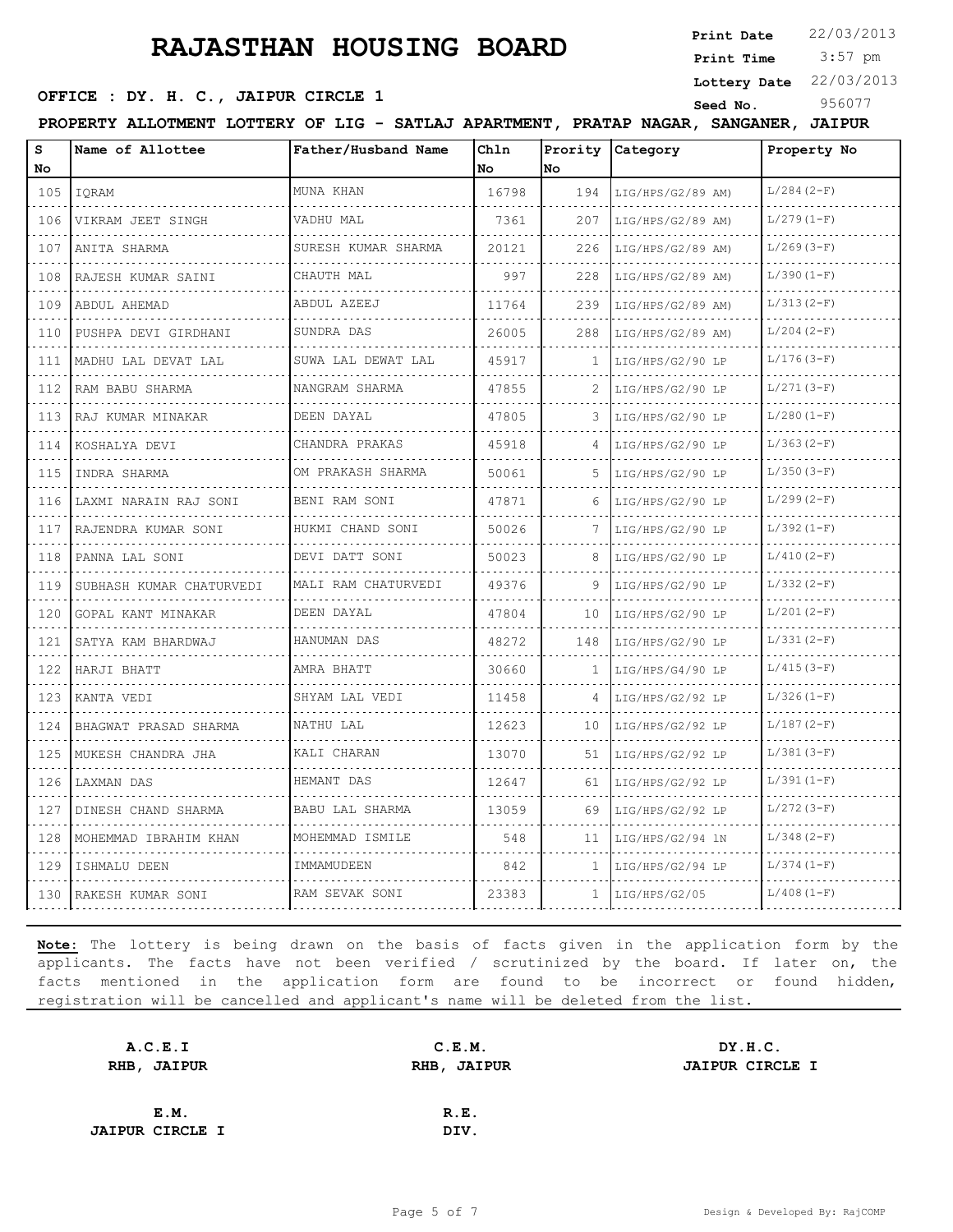**Print Date**  $22/03/2013$ 

 3:57 pm **Print Time**

#### **SEED OFFICE : DY. H. C., JAIPUR CIRCLE 1 Seed No.** 956077

**Lottery Date** 22/03/2013

| s<br>No                     | Name of Allottee           | Father/Husband Name  | Chln<br>No | No           | Prority Category | Property No  |
|-----------------------------|----------------------------|----------------------|------------|--------------|------------------|--------------|
| 131                         | PREMILA SHRIWASTHAV        | ANIL KUMAR           | 98125      | $\mathbf{1}$ | LIG/HPS/G2/05    | $L/293(1-F)$ |
| 132                         | HISHMAT                    | SHAMAN DAS SONI      | 70313      | 2            | LIG/HPS/G2/05    | $L/203(2-F)$ |
| 133                         | BHAGESHWARY JETHANI        | HANSA NAND JETHANI   | 6892       | 1            | LIG/HPS/G1/06    | $L/317(3-F)$ |
| $\sim$ $\sim$ $\sim$<br>134 | .<br>VISHV NATH KUROOP K G | .<br>GOPALAN NAYAR   | 9475       | 1.           | LIG/HPS/G1/06    | $L/197(1-F)$ |
| 135                         | NARAIN DAS                 | POHU MAL             | 96220      | 1            | LIG/HPS/G2/06    | $L/167(1-F)$ |
| 136                         | RAJENDRA KUMAR AGARWAL     | GIRDHARI LAL         | 21449      |              | LIG/HPS/G2/06    | $L/389(1-F)$ |
| .<br>137                    | GHANSHYAM GUPTA            | PRAHALAD GUPTA       | 12061      | 3            | LIG/HPS/G2/06    | $L/395(2-F)$ |
| 138                         | PHOOLI DEVI YADAV          | NARAIN LAL           | 77387      | 4            | LIG/HPS/G2/06    | $L/349(3-F)$ |
| .<br>139                    | SUMAN LATA                 | KRISHAN KUMAR VERMA  | 12552      | 5.           | LIG/HPS/G2/06    | $L/364(2-F)$ |
| .<br>140                    | NANAKI DEVI                | NARAIN DAS           | 56394      | 6            | LIG/HPS/G2/06    | $L/316(2-F)$ |
| 141                         | MOHAN LAL JAIMAN           | SATYA NARAIN JAIMAN  | 9470       |              | LIG/HPS/G2/06    | $L/357(1-F)$ |
| .<br>142                    | MOHAN LAL BHATIA           | SHYAM LAL BHATIA     | 96890      | 8            | LIG/HPS/G2/06    | $L/352(3-F)$ |
| .<br>143                    | PREETAM KUMAR GURNANI      | .<br>KISHAN CHAND    | 16131      | 1            | LIG/HPS/G2/07    | $L/406(1-F)$ |
| 144                         | PURUSHOTTAM DAS            | KISHAN CHAND         | 16130      |              | LIG/HPS/G2/07    | $L/283(2-F)$ |
| .<br>145                    | RUKMANI DEVI               | GAGAN DAS            | 78204      | 3            | LIG/HPS/G2/07    | $L/368(3-F)$ |
| .<br>146                    | SURESH SHARMA              | RAM SWROOP SHRMA     | 2888       | 4            | LIG/HPS/G2/07    | $L/380(2-F)$ |
| .<br>147                    | VIJAY KUMAR KHATWANI       | NARAIN DAS           | 87718      | 5            | LIG/HPS/G2/07    | $L/351(3-F)$ |
| 148                         | RANJEET KOUR               | MAHENDRA SINGH       | 81337      | 6            | LIG/HPS/G2/07    | $L/173(3-F)$ |
| 149                         | PREM DEVI TELANG           | ASHOK TELANG         | 62629      | 7            | LIG/HPS/G2/07    | $L/200(1-F)$ |
| .<br>150                    | DILIP KUMAR GUPTA          | CHATTU LAL           | 14669      | 8            | LIG/HPS/G2/07    | $L/191(3-F)$ |
| 151                         | DAYAL DAS                  | RAM CHANDRA          | 51538      | 9            | LIG/HPS/G2/07    | $L/181(1-F)$ |
| .<br>152                    | PRABHA SHARMA              | VALABHA SHARMA       | 44025      | 10           | LIG/HPS/G2/07    | $L/309(1-F)$ |
| .<br>153                    | HARI DEVI                  | NARAIN DAS           | 78164      | 11           | LIG/HPS/G2/07    | $L/302(3-F)$ |
| 154                         | NEELAM CHOUDHARY           | RAVI KUMAR CHOUDHARY | 98039      | 12           | LIG/HPS/G2/07    | $L/294(1-F)$ |
| 155                         | MAHADEV                    | <b>JAGU MAL</b>      | 95421      | 13           | LIG/HPS/G2/07    | $L/267(2-F)$ |
|                             | 156 BHARAT KUMAR GANGWANI  | ISHWAR LAL           | 2910       | 15           | LIG/HPS/G2/07    | $L/266(2-F)$ |

| A.C.E.I                | C.E.M.             | DY.H.C.                |
|------------------------|--------------------|------------------------|
| RHB, JAIPUR            | <b>RHB, JAIPUR</b> | <b>JAIPUR CIRCLE I</b> |
|                        |                    |                        |
| E.M.                   | R.E.               |                        |
| <b>JAIPUR CIRCLE I</b> | DIV.               |                        |